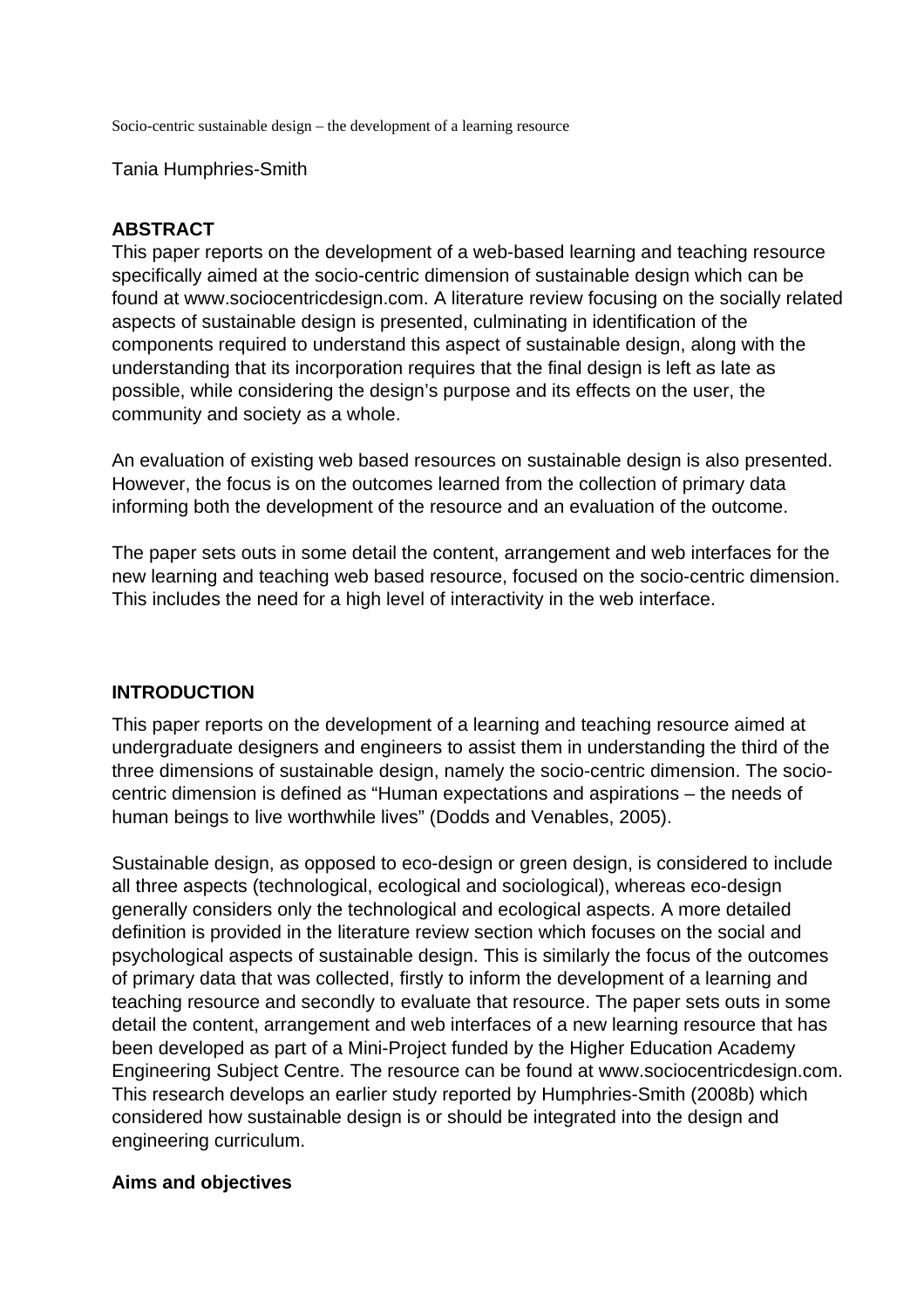The aim of the study was to provide a resource which can be used by engineering and product design students to enable them to form a better understanding of human expectations and aspirations, namely the socio-centric dimension, with respect to solutions to sustainable design problems.

The objectives of the study were determined as:

- define the socio-centric dimensions in detail
- evaluate the existing learning and teaching resources for sustainable design with a focus on web based tools
- develop a web based teaching tool that is focused towards the socio-centric dimension of sustainability
- evaluate the learning and teaching resource developed.

# **LITERATURE REVIEW**

### **Sustainability**

Sustainable design needs to be seen in the wider context of sustainability and sustainable development. These are concepts which date back to at least 1972 and the United Nations Environment Program (UNEP) Stockholm conference. The Brundtland Report of 1987 (WCED), the Rio Earth Summit of 1992 (UN) and the Kyoto Protocol of 1997 (UN), which came into force in February 2007, are also significant points in the development of thinking on sustainable development. Madge (1997) and Dewberry and Goggin (1994) provide comprehensive histories and definitions of sustainable design. The definition provided by Dewberry and Goggin, where they discuss the transition from eco-design to sustainable design, is particularly relevant here: 'The concept of sustainable design, however, is much more complex and moves the interface of design outwards toward societal conditions, development and ethics […] and involves a general shift from physiological to psychological needs' (p.49).

Madge (1997) states that sustainable design is 'also the study of needs and ethics, of current and future technologies, of sociologies, consumer behaviours and environmental impacts and improvements' (p.53).

The Royal Academy of Engineering's report introduced the requirement to have three dimensions (eco, techno and socio-centric) in order to achieve true sustainability (Dodds and Venables, 2005), although Timothy O'Riordan had classified the techno and ecocentric approaches in 1976. The socio-centric approach, which covers social and ethical issues, was then added to create the Triple Bottom Line (Elkington, 1997) or three dimensions that transform eco-design into sustainable design. Interestingly, Webster (2004) suggests that this view is false and can lead to unchecked economic growth, instead proposing a concentric image, with economy in the centre and society and the outer ring being an "ecosphere" (p.40). Meanwhile, Sherwin and Bhamra (2001) make the critical point that eco-design must be incorporated very early in the design process.

It is reported that the common approach to eco-design adopted by industry, as opposed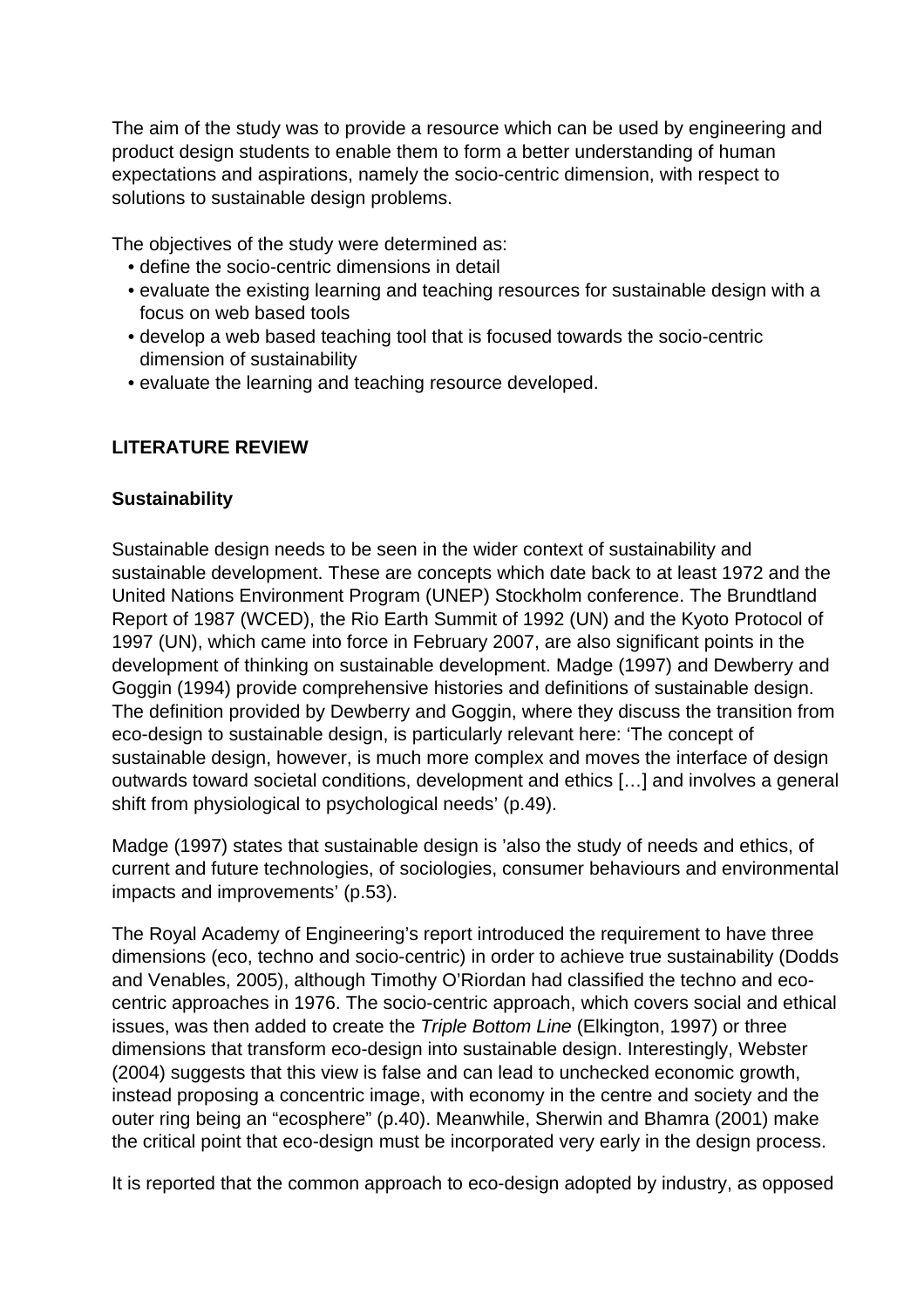to sustainable design, is eco-efficiency. This is a linear "cradle to grave" approach (DeSimone and Popoff, 2000). However, McDonough and Braungart claim that ecoefficiency as a strategy only makes people "less bad" (2002).

# **Sustainable design approaches**

Clearly there is a range of approaches, tools and techniques that have been developed within each of the three dimensions. Of interest here is the range of approaches to the socio-centric dimension:

- emotionally durable design Chapman (2005) focuses on the problem with the current methods and techniques which tend to lead directly to the third of the three Rs of sustainable design – reduce, reuse, recycle – when what is required for true sustainability is reducing and reusing. To do this will require people to be more emotionally connected to their belongings, thus not wishing to dispose of them
- cradle to cradle McDonough and Braungart (2002) are also critical of the focus on recycling, pointing out this is a one way process – cradle to grave – when what is required is a cycle of reuse. They look at an analogy with nature where "waste" is simply a nutrient for something else
- biomimicry Benyus (2002) also looks to nature, pointing out that nature produces everything without producing toxic waste etc and suggesting that we need to copy/emulate nature's processes
- product attachment Mugge (2004), Desmet and Hekkert (2007) and Schifferstein (2004) explore how designers can design products in such a way as to encourage their consumers to become attached to them and thus not wish to dispose of them
- behavioural design Lilley and Lofthouse (2008) look at how designers can design products so that they consciously change the way people behave, with the aim in mind of reducing carbon footprints
- slow consumption Cooper (2005) also considers product attachment so that people reduce their desire to acquire more and thus slow down the cycle of consumption.

All of these authors criticise the limited scope of sustainable design tools, techniques and approaches currently in common use and stress the need for designers to take an interdisciplinary approach when working in the socio-centric dimension, working with psychologists, biologists, chemists, ecologists and sociologists so that solutions are found that are not only beneficial to the user but also to the wider community and environment.

## **Sustainable design and higher education**

The need to embed sustainable development in all HE curricula was established by HEFCE in 2005, and the Engineering Council UK (2005) now requires all professionally recognised engineers to "undertake engineering activities in a way that contributes to sustainable development" (p11). There has also been a raft of legislation introduced concerning sustainable design issues which, of course, directly affect engineers and designers and which employers expect graduates of these disciplines to incorporate into their work.

Thus, those educating engineers and designers must address sustainable design in the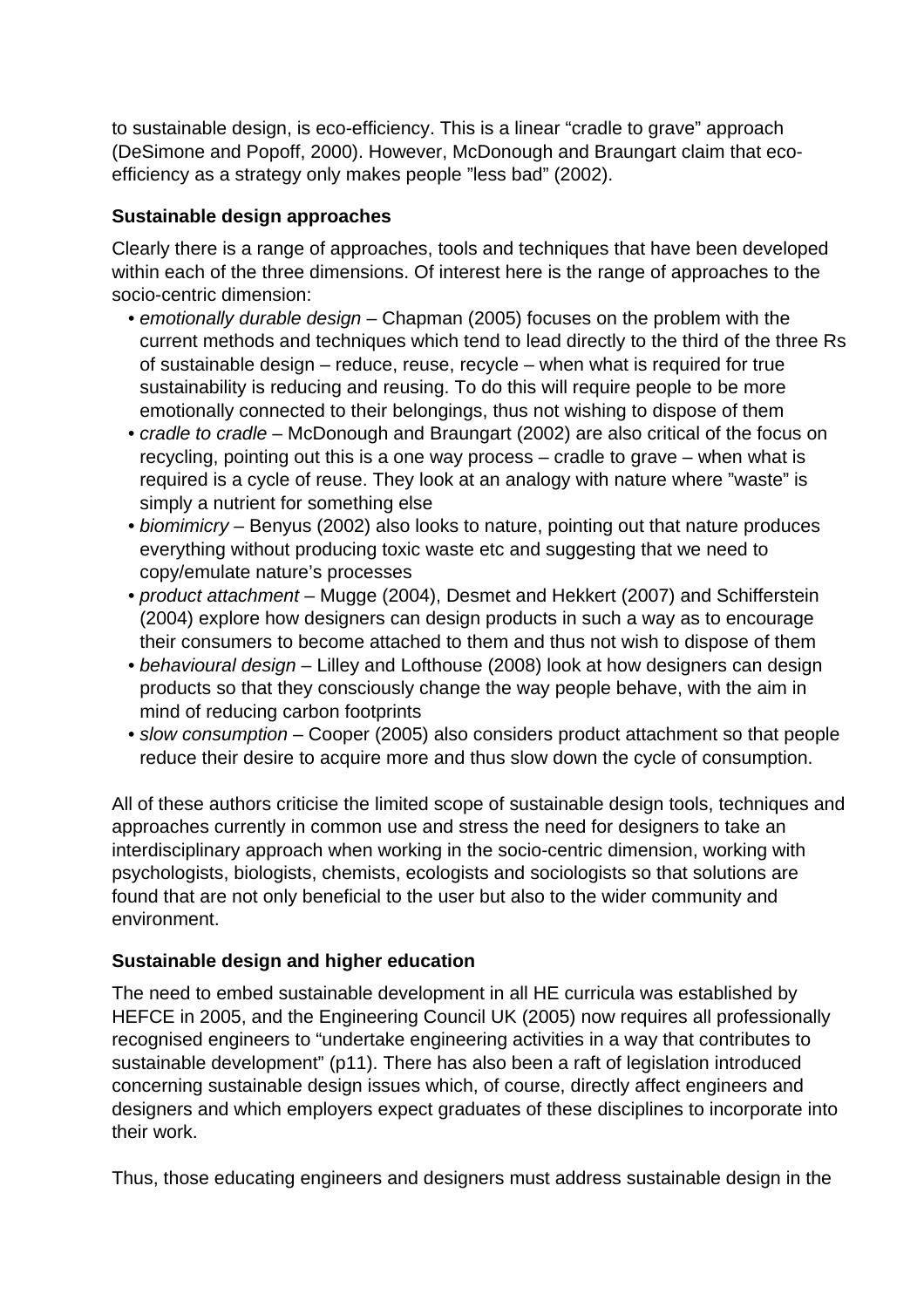curriculum. The difficulties of doing this should not be underestimated and are reported upon elsewhere by Humphries-Smith (2008b) and Ramirez (2006, 2007), although Pitt and Lubben (2009) report on how the social aspects of sustainable design are being addressed with some success in the A level Design and Technology curriculum through the Sustainable Design Award. They report that two out of three teachers in their sample included the social dimension in their understanding of sustainable design.

There are a number of web based resources explaining the principles and tools of sustainability which can assist designers and engineers. These range from the government backed Envirowise organisation (www.envirowise.gov.uk) to the multinational O2 Global Network (www.o2.org/index.php). Included are resources such as the InformationInspiration website (www.informationinspiration.org.uk) and the Sustainable Design Portal (www.ecobarkingcrickets.org), both of which were evaluated in this study.

It is concluded that true sustainable design requires the final design to be left as late as possible as, first and foremost, sustainable design requires consideration of the design's purpose and its effects on the user, the community and society as a whole. Therefore, a resource to teach true sustainable design has to contain more than tools (typically in the form of simple checklists and spreadsheets) to apply during the design process. The resource will also need to engage the user to think holistically not so much about the design of the product/item but more about the best solution to the problem identified.

It is reasonable to conclude that, unless all three aspects of sustainable design are considered, "we are not as sustainable as we might like to think we are" (Chapman, 2005). Currently the focus is on eco-design, addressing the techno and eco-centric dimensions, and this has produced some movement towards more sustainable products, albeit in McDonough and Braungart's opinion only 'less bad'. Clearly the socio-dimension requires behavioural change and is the most challenging dimension to embrace. However, without it our ability to design truly sustainable products is severely limited.

## **METHODOLOGY**

A qualitative research methodology was used to collect a rich data set that included opinions, feelings and preferences. As such the data set is inevitably focused on a small sample, in this case one institution (Bournemouth University). However, as previous studies (Humphries-Smith, 2008b) have already shown, the difficulties of addressing sustainable design within the design and engineering curriculum are common and widespread. As would be anticipated there are exceptions, such as the work undertaken over the last ten years at Loughborough University (Lofthouse, 2009) where ecodesign is embedded into the design and engineering curriculum. Therefore the findings of this study should be transferable to higher education institutions with design and engineering courses similar in nature to Bournemouth University.

The data collection took place in two stages. Stage 1 was designed to determine the existing knowledge level of undergraduates of sustainable design and also to gain feedback on existing web-based resources on sustainable design. Stage 2 was designed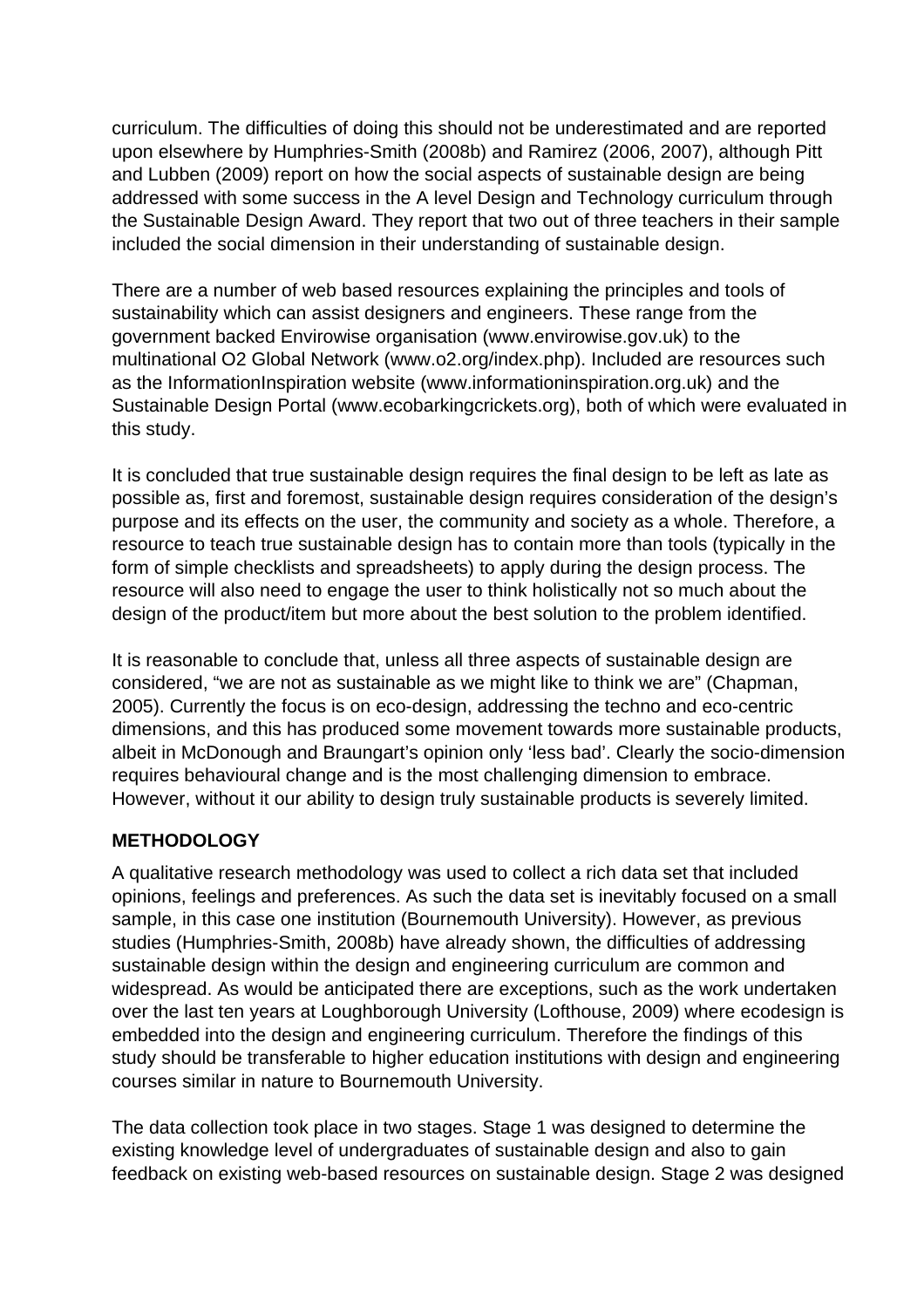to gain feedback on the new web based resource developed as a result of this research. All data collection took place at Bournemouth University with respondents being third or final year undergraduate students on design/engineering courses. Students on these courses are exposed to aspects of sustainable design, mainly through units covering materials and manufacturing and projects. Sustainable design also features in the programme learning outcomes however, in common with many higher education courses, sustainable design is far from embedded or covered in its full breadth.

# **Stage 1**

A survey method of data collection was chosen due to the fact that the data had to be collected over a short period of time and the completion could be organised electronically, allowing the respondents to complete the survey at their own convenience. Thus a small, but representative, sample group was used. The members of the sample group were all undergraduate third (industrial placement) or final year students on a range of design/engineering courses at Bournemouth University. The rationale for this was that the web based resource was to be designed to be used by undergraduate design and engineering students, clearly represented by the sample group. Additionally, the nature and extent of educational input on sustainability received by these students was a known quantity.

The survey was a two part process. Initially respondents were asked to answer the following three questions:

- 1. what is your understanding of sustainable design?
- 2. what would you be looking for in a design tool that is meant to help you integrate sustainability into your design process?
- 3. sustainability is generally considered to be based on three dimensions: the ECOcentric, TECHNO-centric and SOCIO-centric dimensions. What do each of these mean to you?

The respondents were then asked to look at two websites: an eco-design resource at www.informationinspiration.org.uk and www.ecobarkingcrickets.org (otherwise known as the Sustainable Design Portal). They were then asked to complete five further questions (via two separate discussion groups, one each for third and final year students, set up on Facebook.com):

- i) is the InformationInspiration website a helpful tool for designers interested in the integration of sustainability into the design process? Please explain your findings.
	- ii) how accessible are the design tools provided by the website?
	- iii) would you be able to use/incorporate these tools into your design work?
	- iv) if you could add more information to this site what would it be?
- v) how does the Sustainable Design Portal compare to the *InformationInspiration* website? Please consider content as well as website design.

There were a number of limitations to this study. As an unsupervised survey there was a lack of control over who from the sample group responded - the questionnaire had to stand alone, along with an assumed level of computer literacy required to answer an online survey. As with all questionnaires the time required of participants was a potential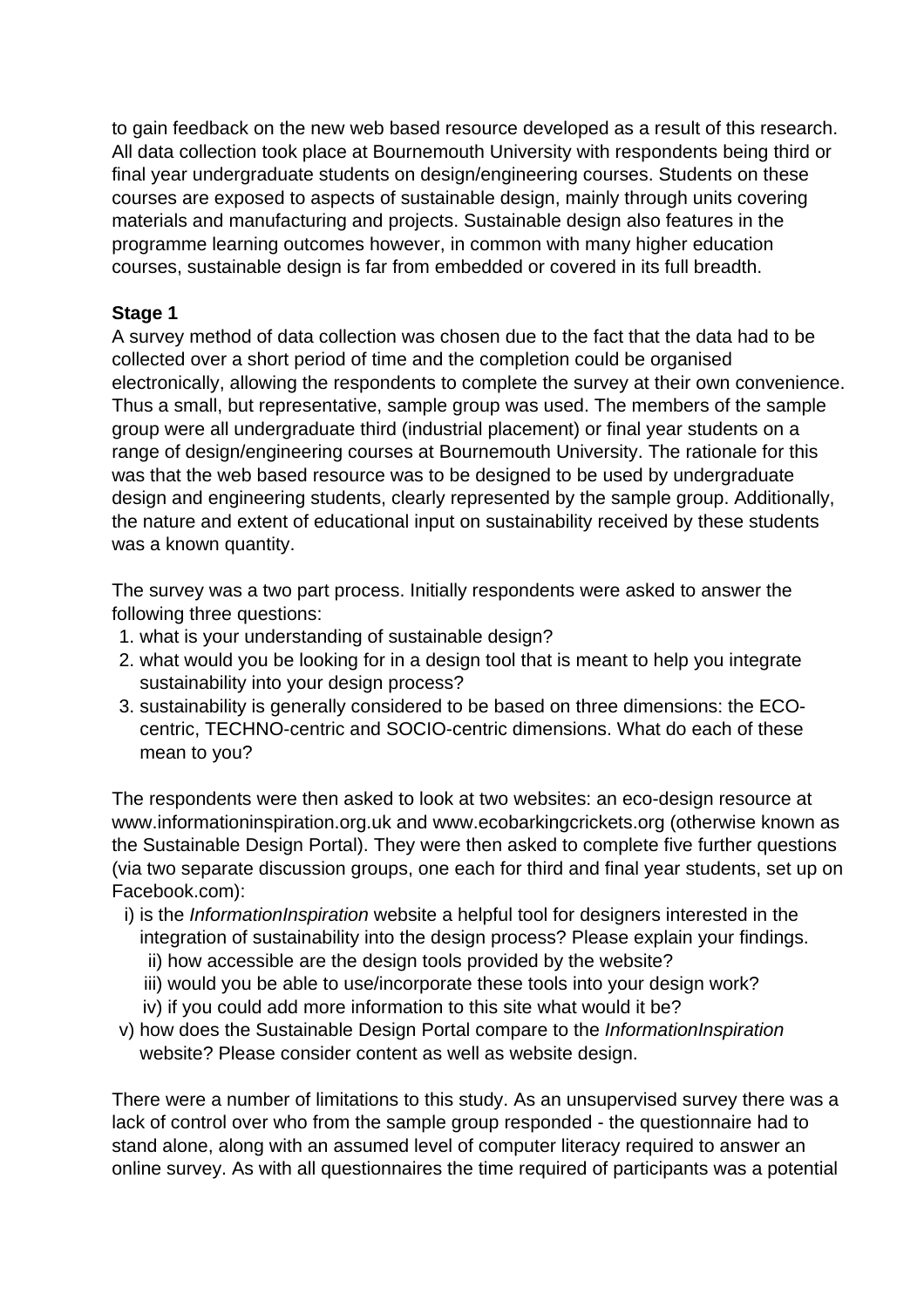barrier at 30-45 minutes to compare the two websites.

## **Stage 2**

Once the www.sociocentricdesign.com website became live, final year students on BA/BSc Product Design were invited to evaluate it via a blog set up on the myBU virtual learning environment. It should be noted that these students were students that, as second years, had been respondents to an early study reported in Humphries-Smith (2008a). They were not the students who had responded in stage 1, however they had had exposure to the same two websites previously. These students were chosen because they had previous exposure to the relevant websites and also a higher level of understanding of sustainable design than the stage 1 respondents. The use of a blog tool as a data collection method was chosen because, historically, students have been found to respond well to this type of technology and because it encourages the expression of opinions and prompts discussion, thus producing the type of data required by this study.

The students were specifically asked to comment upon the following aspects of the website:

- 1. is the website a helpful tool for designers interested in the integration of sustainability into the design process? Please explain your findings.
- 2. how accessible is the information provided by the website?
- 3. would you be able to use/incorporate these theories/ideas into your design work using the information provided on the website?
- 4. if you could add more information to this site what would it be?
- 5. is there sufficient interactivity to make the site engaging? If not, what else would improve it?

## **RESULTS**

## **Stage 1**

## **Responses from students**

The detailed results of stage 1 have been published elsewhere (Conrad and Humphries-Smith, 2009) thus only a summary will be provided here.

The initial questionnaire comprising three questions was completed by 40 third year students and 15 final year students at their end of year Design Show, with the researcher being present all day to answer questions and the questionnaires being collected at the end of the day. The evaluation of web based resources (which required considerably more input in terms of time and effort) was completed by eight students.

Generally, third year students demonstrated a much better level of understanding than final year students. Most of the responses suggested that eco-design orientated content (such as suppliers, material and manufacturing information and current/future technologies) was what was generally being sought. In terms of interactivity there was general agreement that the resource should be thought-provoking and encouraging.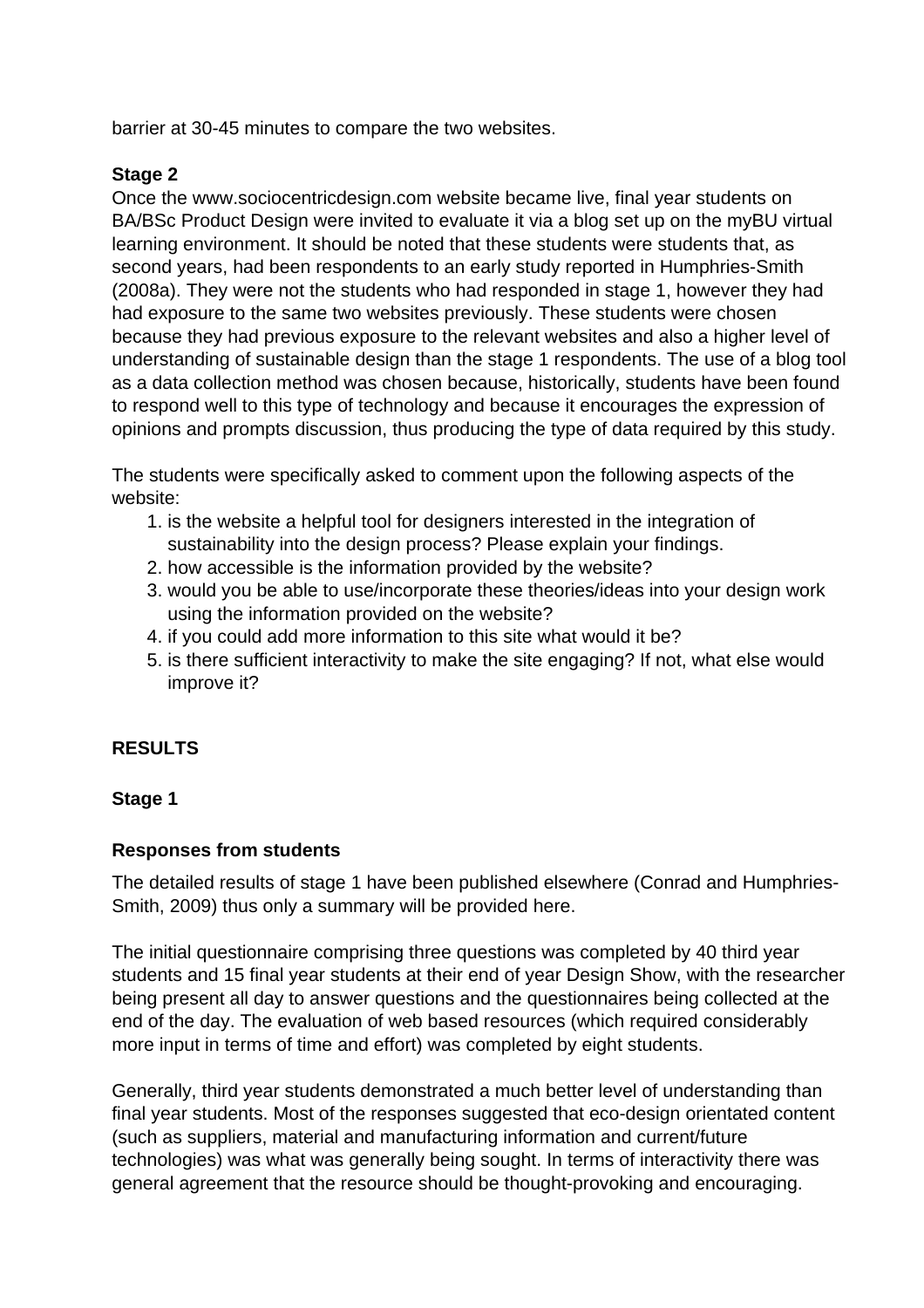A clear divide between the two groups of students was seen with respect to question 3, with third year students having a much better idea of the three dimensions of sustainable design than final year students, of whom two thirds could not answer the question.

Student feedback on the two websites was very different. The InformationInspiration website was considered to be "a very good foundation to improve sustainable design knowledge" (final year student), With the examples, description of tools and fact based information being highlighted as useful. However, much concern was raised regarding the likelihood of designers actually using a number of the tools, although there was general agreement that having been introduced to some sustainable design tools they would try to use them in their future design work. The Sustainable Design Portal did not gain favourable feedback due to the fact it is essentially a database of links to other resources, is less structured and, to operate effectively, requires more knowledge of the subject area than undergraduates generally have. With respect to the design of the website, comments indicated the need for more downloads and case studies, less text and more inspiration.

This study has shown that existing resources do not address the socio-centric aspects of sustainable design, although the *InformationInspiration* resource has a section entitled 'New ways of doing things' which begins to consider the socio-centric aspect. Most resources, while generally clear and easy to navigate, encompass many of the tools and ideas related to eco-design but not sustainable design as defined in section 2 of this paper. Thus, the web based resource developed as an output of this study complements existing resources and contributes to education in this field.

#### **Web resource design**

The results of the research suggested that in order to engage the target audience it is necessary to offer a high level of interactivity in the web interface. The following requirements listed were considered to be essential organisational elements for the creation of the web resource: easily accessible; intuitive; inspiring; engaging; guiding; open-minded; visual; up to date; allow for real discussions; involve real people and be more than a textbook.

Based on the literature analysis, the content of the web resource is arranged into the following navigation sections with sub-sections (Conrad and Humphries-Smith, 2009):

- past and future addressing the question: is sustainability the end of design?
- time emphasizing how time is vital for good solutions, how it needs to be spent upon evaluation and interaction with the future user and community it will impact upon
- people issues how designers can be an active part of society, how our designs affect the developing world, how our designs affect the developed world, design that considers peoples' wellbeing
- consumption consumption is natural, filling gaps too much free time, slow consumption, living with less
- design focusing on visualising design choices and the resulting impact on the individual, the local community, society in general and the natural environment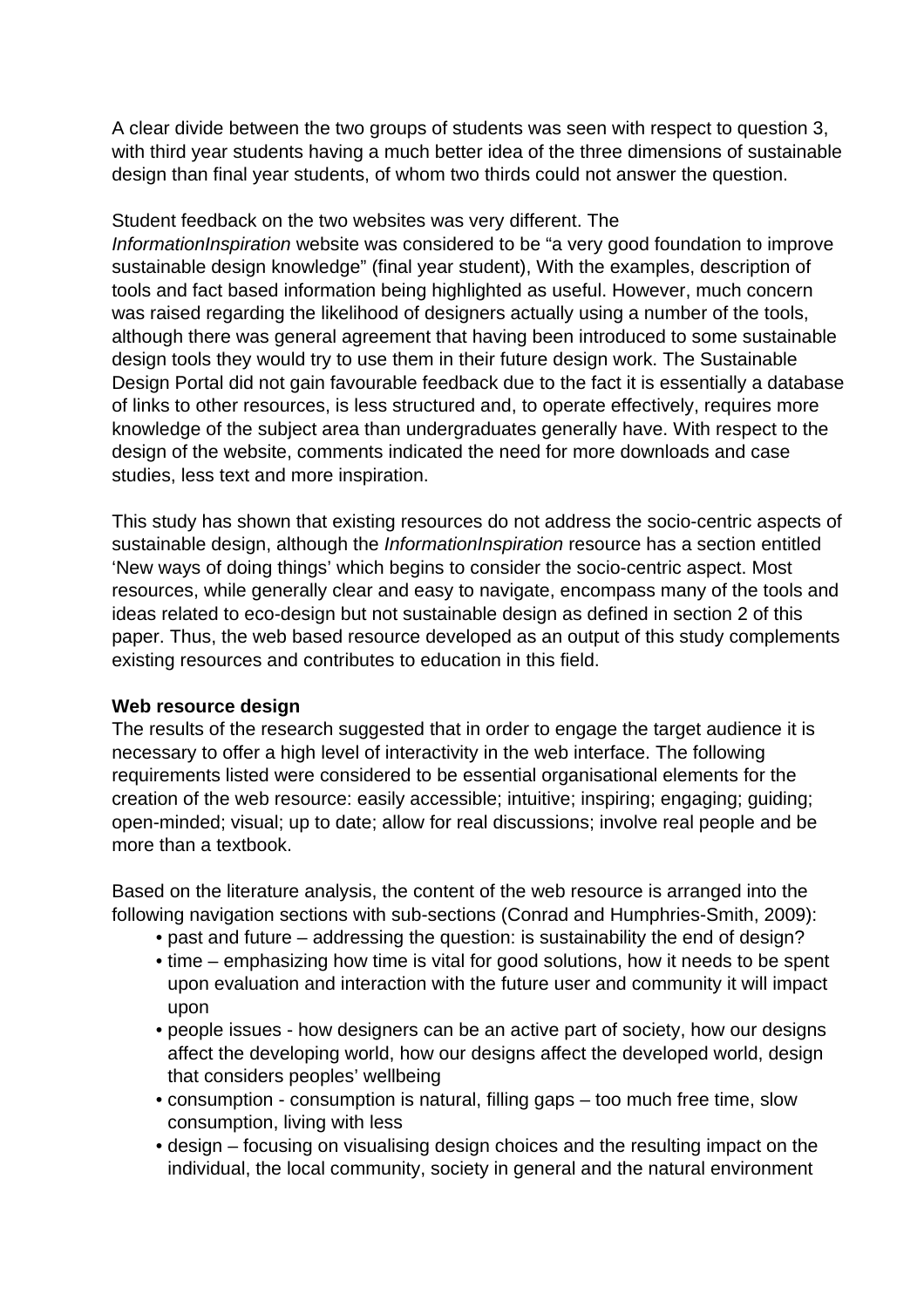• theories – each of these is briefly explained, in some cases with podcast interviews with the originators, and linked to original web-based sources.

The home page of the new web resource, known as Socio-Centric Sustainable Design – a resource for designers and engineers, features a diagram of the three dimensions with 'pop-out' explanations of each dimension. The intention of this is to ensure that the full breadth covered by sustainable design, as opposed to green design or eco-design, is understood. There is also a podcast which provides a brief history of sustainable design to help the user understand how the three dimensions have come about.

Figure 1 is a screen shot of the home page, showing the diagram which illustrates the three dimensions and demonstrating the intuitive navigation of the sub-sections on the right hand side. The navigation tabs at the top give latest information on legislation, conferences, exhibitions and publications.



## Figure 1. Homepage from www.sociocentricdesign.com

Figure 2 shows a page from the theories section of the website which gives the user links to external podcasts, enabling the views of significant individuals in this field to be heard. This is very important, as respondents indicate that engagement is achieved by using: important groups and individuals; blogs; wikispace; podcasts; talks, conferences and exhibitions; publications; downloads and webinars. The website features a blog facility which will automatically collate data into a wiki. It is anticipated that this feature will be a strength of the site, keeping it up to date with the latest thinking.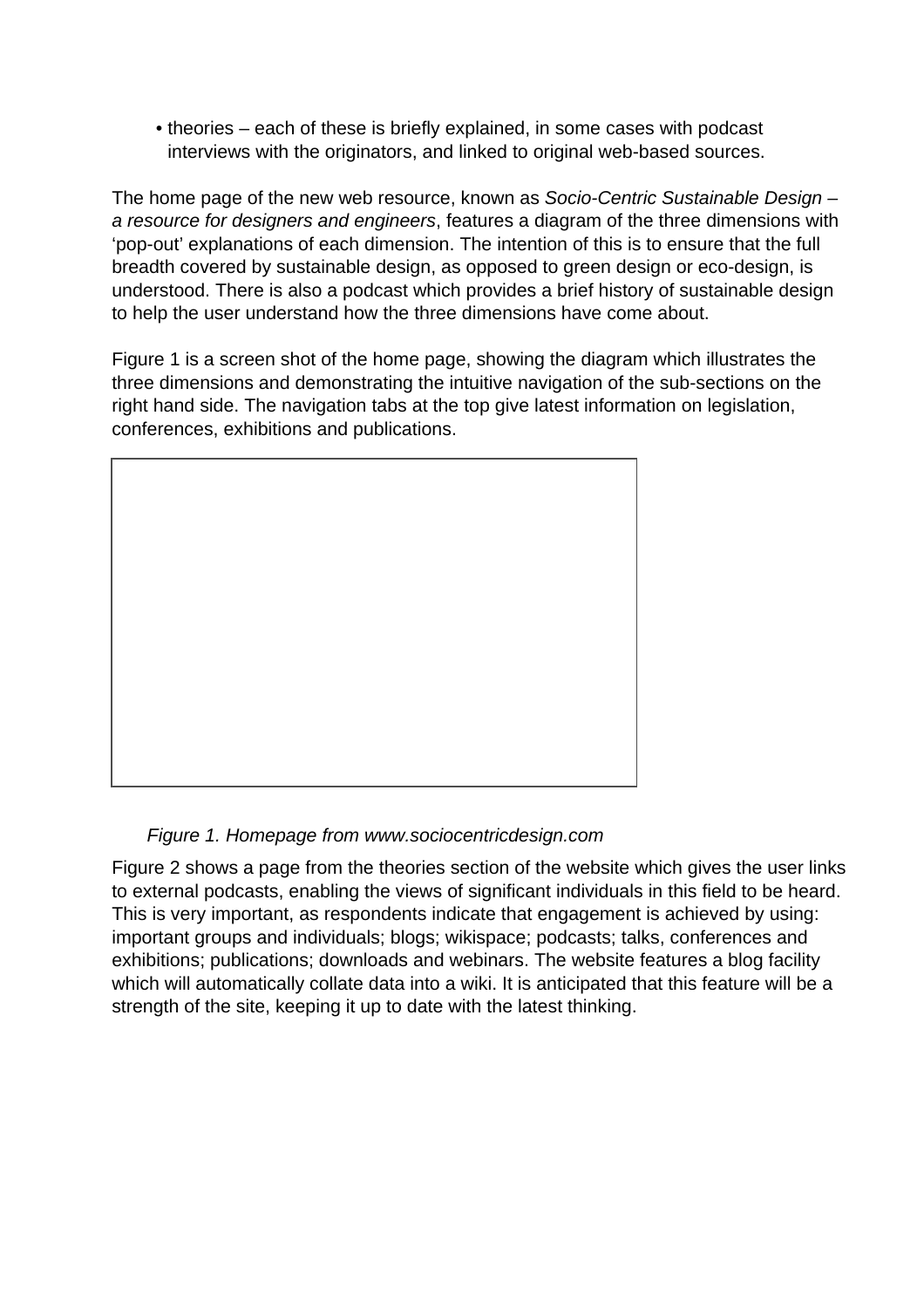

Figure 2. Example of page from www.sociocentricdesign.com

# **Stage 2**

Eight students posted comments on the myBU blogsite. Many more viewed the information provided. Generally, the comments were considered and provided constructive criticism.

# **Evaluation by students**

Much of the feedback from students was positive, for example:

Navigation of the website is simple and the overall layout of the website is easy to use. The content on the website is mainly clear and concise and the tabs are a good source for locating information.

Information on the website is very useful, especially the theories section. The links to external articles and sites are also interesting as they present several different perspectives, it makes the resource more topical and varied. It means I am more likely to return and check for new articles/links.

I found the website useful on the whole, it explains sustainability in "bitesize" chunks that are easy to digest and understand. I didn't feel bombarded by masses of text or get bored.

However, there were a number of criticisms:

The only page with content that can be a bit difficult to view is the Publications tab which has a lot of text clumped together that possibly could be better defined.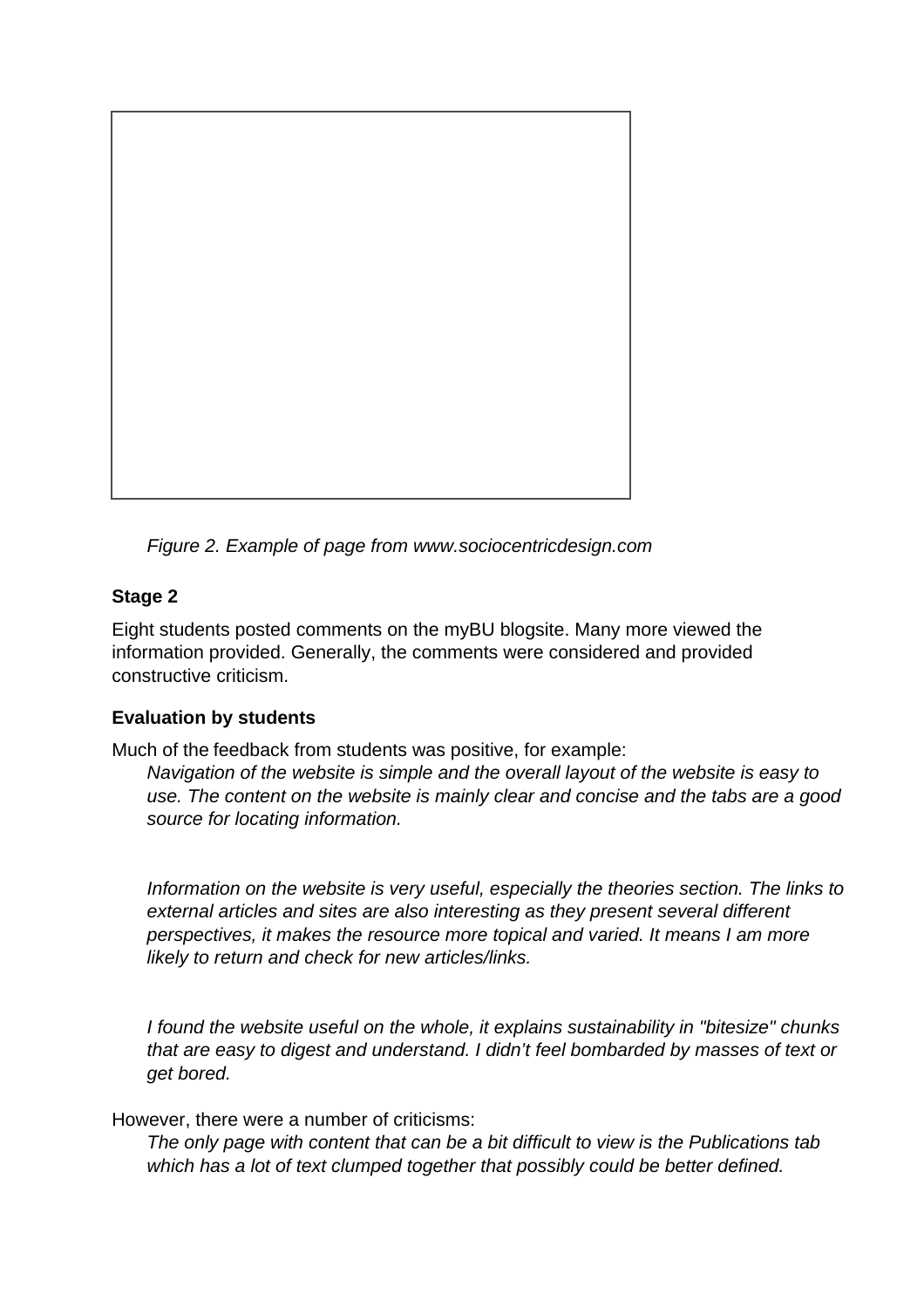Examples of the theories put into practice could be a useful tool. Real life products/examples and how the sustainability issues were incorporated or tackled could be an interesting way to demonstrate the points the website puts across.

It would be useful to know how many and what sort of companies actually design in a truly sustainable fashion in Industry. Many claim to design sustainably but actually only use a handful of "green" methods to boost their corporate standing without actually making much environmental impact.

Although the conciseness of the information is great the site still needs to have a lot more graphical information and content such as diagrams, charts, images, graphics, animation, video, etc. to really make the site engaging. Simple activities and exercises can also be incorporated to make the site more interactive.

The criticisms are addressed in the next section.

## **Final web resource design**

Figure 3 shows the modified publications page in response to student feedback. Instead of a long list of publications it is now divided into sections, currently: history of sustainable design; theories; methods/techniques and latest publications.



## Figure 3. Revised publications page from www.sociocentricdesign.com

Two links to case studies have been added, namely the Aeron chair by Herman Millar and the Kodak Disposable Camera. These will be added to as further case studies are developed.

The last two student points need further consideration. Firstly, there may be ethical concerns with regard to making claims about companies being sustainable or otherwise.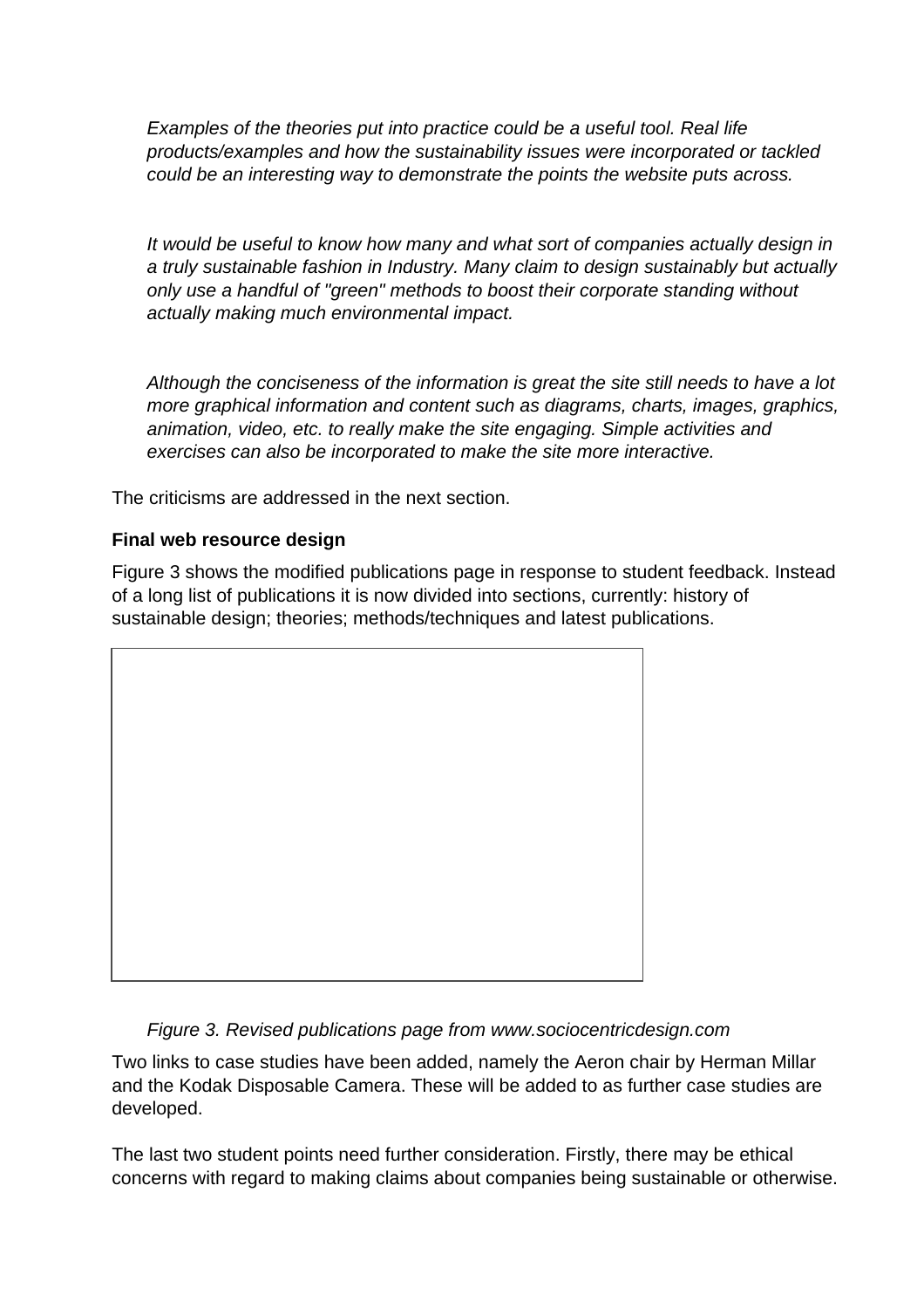Secondly, the addition of activities and exercises would move the site in the direction of becoming a learning method rather than a resource, which may have the effect of limiting the scope of its use and would need careful consideration. It may be that it would be better to develop separate material, making use of this resource, which could be tailored to specific courses and learners.

### CONCLUSIONS

The intention of this new web based resource is to focus on the socio-centric dimension and therefore not to replicate information that is already available. Thus it links to existing resources, such as the *InformationInspiration* website, but concentrates on providing material unavailable elsewhere, presented in an inspirational and engaging format for aspiring designers and engineers.

This resource is unique in focusing on the socio-centric aspect of sustainable design and in pulling together the disparate elements of this aspect into one resource. It provides the opportunity for aspiring designers and engineers to engage with and learn about this vital aspect of sustainable design. Without this aspect it is impossible to design truly sustainable products. Although developed for and with students of one institution, the outcomes should be transferable to similar design and engineering courses in other higher education institutions.

It is the intention that the web-based resource, which has been developed as an outcome of this research, will continue to be updated and added to by both the author and, through the wiki facility, by users of the site. This will be particularly important as, in its current form, it is primarily a tool to help users' understanding of the issues, hence the 'bite-size' chunk approach. However, as this understanding develops there will be a requirement for more in-depth material which provides solutions, although it is questionable whether definitive solutions are possible. Some attempts towards solutions will come via the continuous addition of publications on academic research (under the publications tab) which should also prompt additional wiki threads to develop the debates. It would also be possible to add value to this resource by adding activities and exercises, although this may change the nature of the resource and may not, therefore, be appropriate.

The website is publicly available and through dissemination, such as this paper, it is intended that a wider audience of undergraduate designers and engineers will make use of the site. Although primarily set up with product and engineering undergraduates in mind, the site would be applicable to a wider audience in terms of subject area (e.g. interior design or building services, particularly if the examples were to be adapted). It is the intention to bring the web resource to a much larger general readership, that of practicing designers/engineers. The structure of the website is deliberately flexible, enabling feedback from these sources to be used to adapt and modify the current resource as required by other users. It would even be possible to add authors to the website so that they could adapt their own specific sections.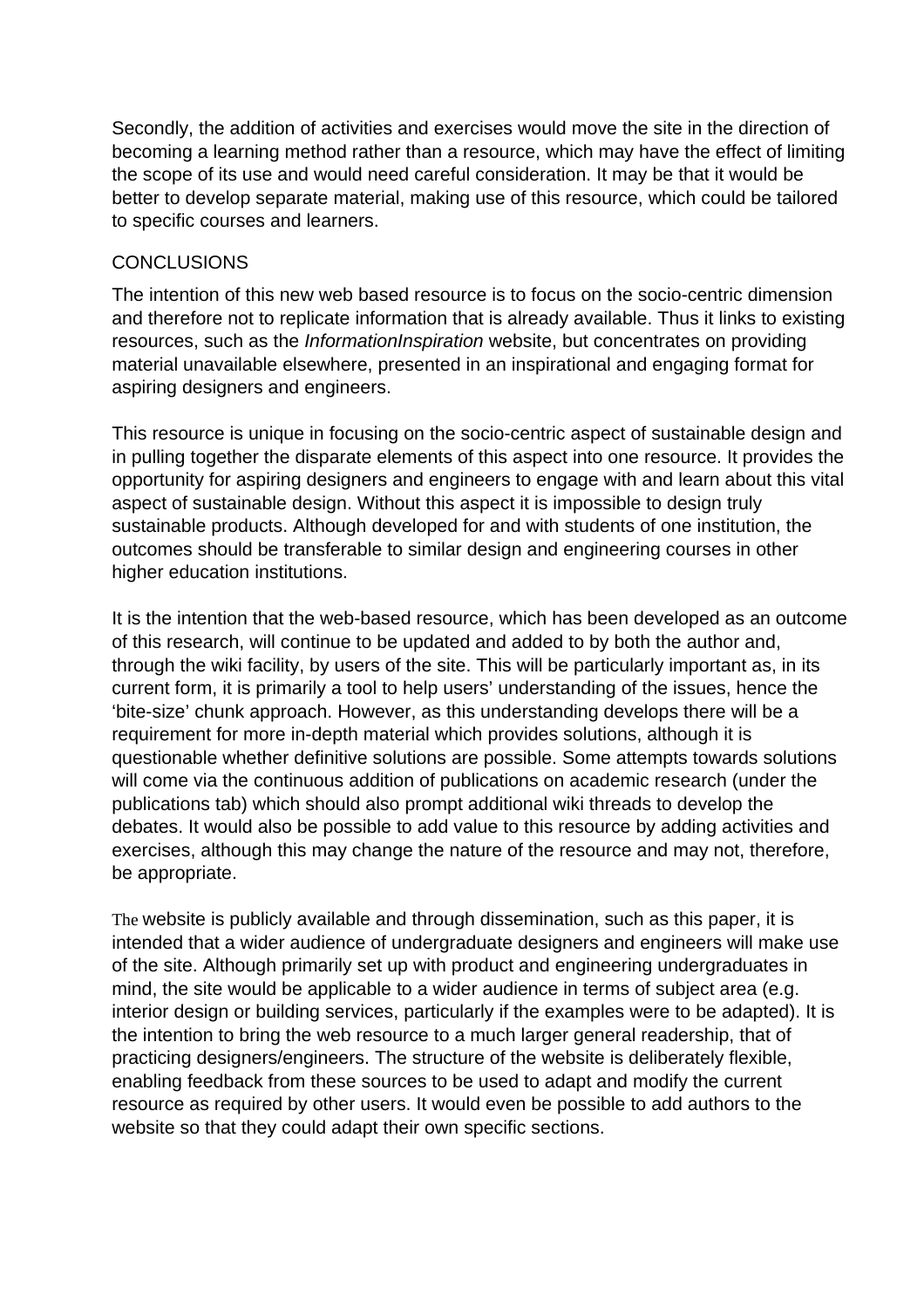### **ACKNOWLEDGEMENTS**

The author gratefully acknowledges the participation of students on BA/BSc Product Design, BSc Design Engineering and BSc Computer Aided Product Design courses at Bournemouth University.

### **REFERENCES**

Benyus, J.M. (2002) Biomimicry – innovations inspired by nature. New York: Harper Collins/Perennial.

Chapman, J. (2005) Emotionally durable design – objects, experiences and empathy. London: Earthscan Publications Ltd.

Conrad, F. and Humphries-Smith, T. (2009) The development of an on-line learning and teaching resource for socio-centric aspects of sustainable design. Creating a Better World, Proceedings of 11th Engineering and Design Education International Conference, 10-11 September 2009, Brighton, UK.

Cooper, T. (2005) Slower consumption – reflection on product life spans and the "throwaway society". Journal of Industrial Ecology, **9** (1-2), 51-67.

DeSimone, L. D. and Popoff, F. (2000) Eco-efficiency – the business link to sustainable development. Massachusetts: MIT Press.

Desmet, P. and Hekkert, P. (2007) Framework of product experience. International Journal of Design, **1** (1), 55-66.

Dodds, R. and Venables, R. (Eds) (2005) Engineering for sustainable development – guiding principles. London: RAEng.

Elkington, J. (1997) Cannibals with forks – the triple bottom line of 21st century business. Oxford: Capstone Publishing Ltd.

Engineering Council UK. (2005) Standards for professional engineering competence (UK-SPEC). London: ECUK.

HEFCE. (2005) Sustainable development in higher education – consultation on a support strategy and action plan. Higher Education Funding Council for England.

Humphries-Smith, T. (2008a) An evaluation of existing online learning and teaching resources for the socio-centric aspects of sustainable design: new perspectives in design education. Proceedings of 10th Engineering and Product Design Education International Conference, September 2008, Barcelona, Spain.

Humphries-Smith, T. (2008b) Sustainable design and the design curriculum. Journal of Design Research, Futures of Design Education Special Edition, **7** (3), 259-274.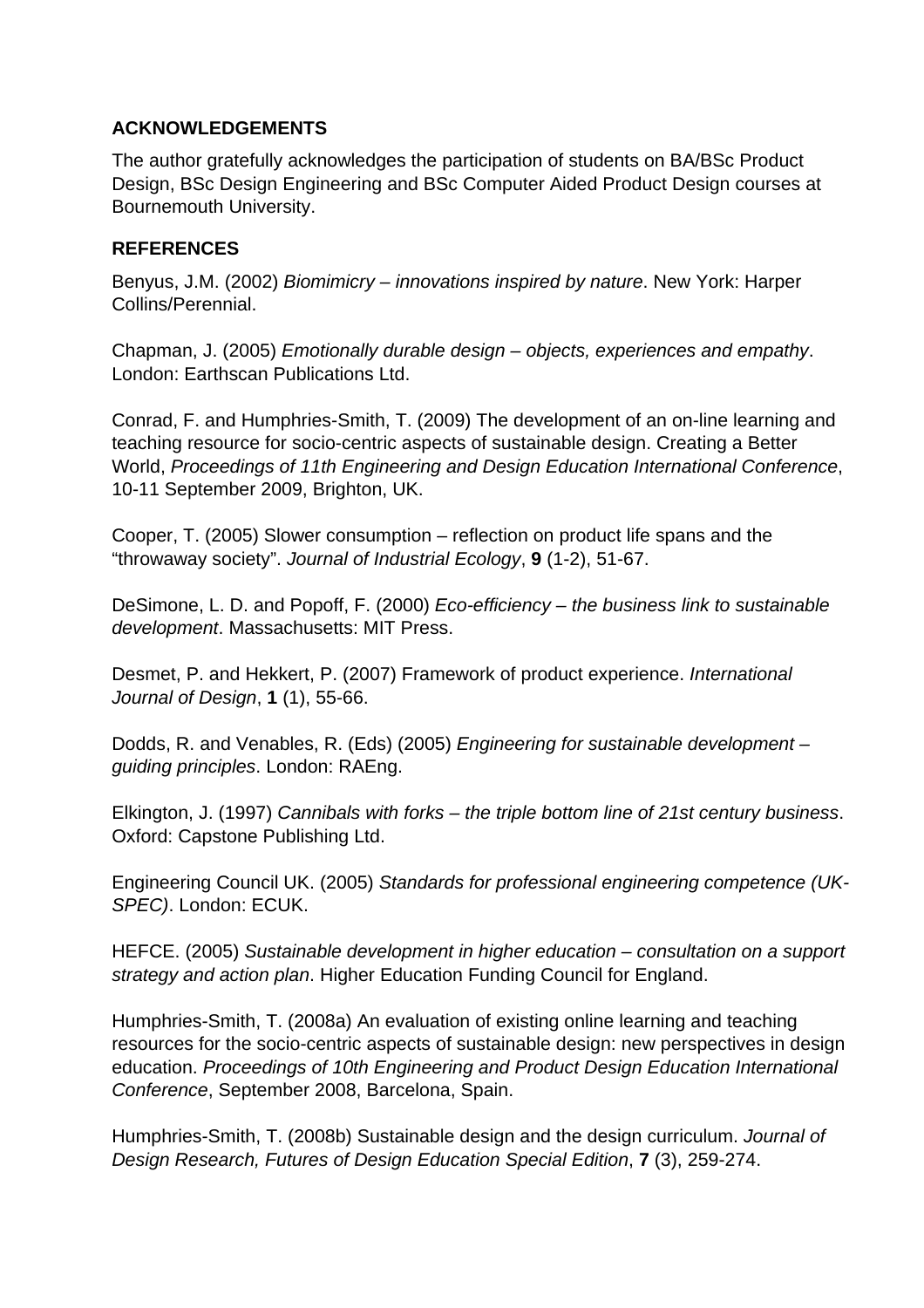Lilley, D. and Lofthouse, V. (2008) Behavioural design. Available from: http://wwwstaff.lboro.ac.uk/~cddl/ [accessed 11 February 2010].

Lofthouse, V. (2009) Ecodesign tools in design education. Proceedings of 11th Engineering and Product Design Education International Conference, September 2008, Brighton, UK.

Madge, P. (1997) Ecological design : a new critique. Design Issues, **13** (2), 44-54.

McDonough, W. and Braungart, M. (2002) Cradle to cradle – remaking the way we make things. New York: North Point Press.

Meadows, D., Randers, J. and Meadows, D.(2004) Limits to growth – the 30 year update. London: Earthscan Publications Ltd.

Mugge, R., Schifferstein, H. and Schoormans, J. (2004) Personalizing product appearance: the effect on product attachment. Proceedings of 4th International Conference on Design and Emotion, 12-14 July 2004, Ankara, Turkey.

O'Riordan, T. (1976) Environmentalism. London: Pion Ltd.

Pitt. J. and Lubben. F. (2009) The social agenda of education for sustainable development within design and technology: the case of the Sustainable Design Award. International Journal of Design Education, **19** (2), 167-186.

Ramirez, M. (2006) Sustainability in the education of industrial designers: the case for Australia. International Journal of Sustainability in Higher Education, **7** (2), 189-202.

Ramirez, M. (2007) Sustainability integration in industrial design education: a world wide survey. ConnectED 2007 International Conference on Design Education, 9-12 July 2007, Sydney, Australia.

Schifferstein, H., Mugge, R., Hekkert, P. (2004) Designing consumer-product attachment. In McDonagh, D., Hekkert, P., Van Erp, J. and Gyi, D. (eds) Design and emotion: the experience of everyday things. London: Taylor and Francis, 327-331

Sherwin, C. and Bhamra, T. (2001) Early eco-design integration: experiences from a single case. Journal of Design Research, **1** (2), 40-48.

United Nations (UN). (1992) Agenda 21 – report on the United Nations Conference on Environment and Development, Annex I. 3-14 June 1992, Rio de Janeiro, Brazil.

United Nations (UN). (1998) Kyoto protocol to the United Nations framework convention on climate change. Kyoto, Japan: UN.

Webster, K. (2004) Rethink, refuse, reduce: education for sustainability in a changing